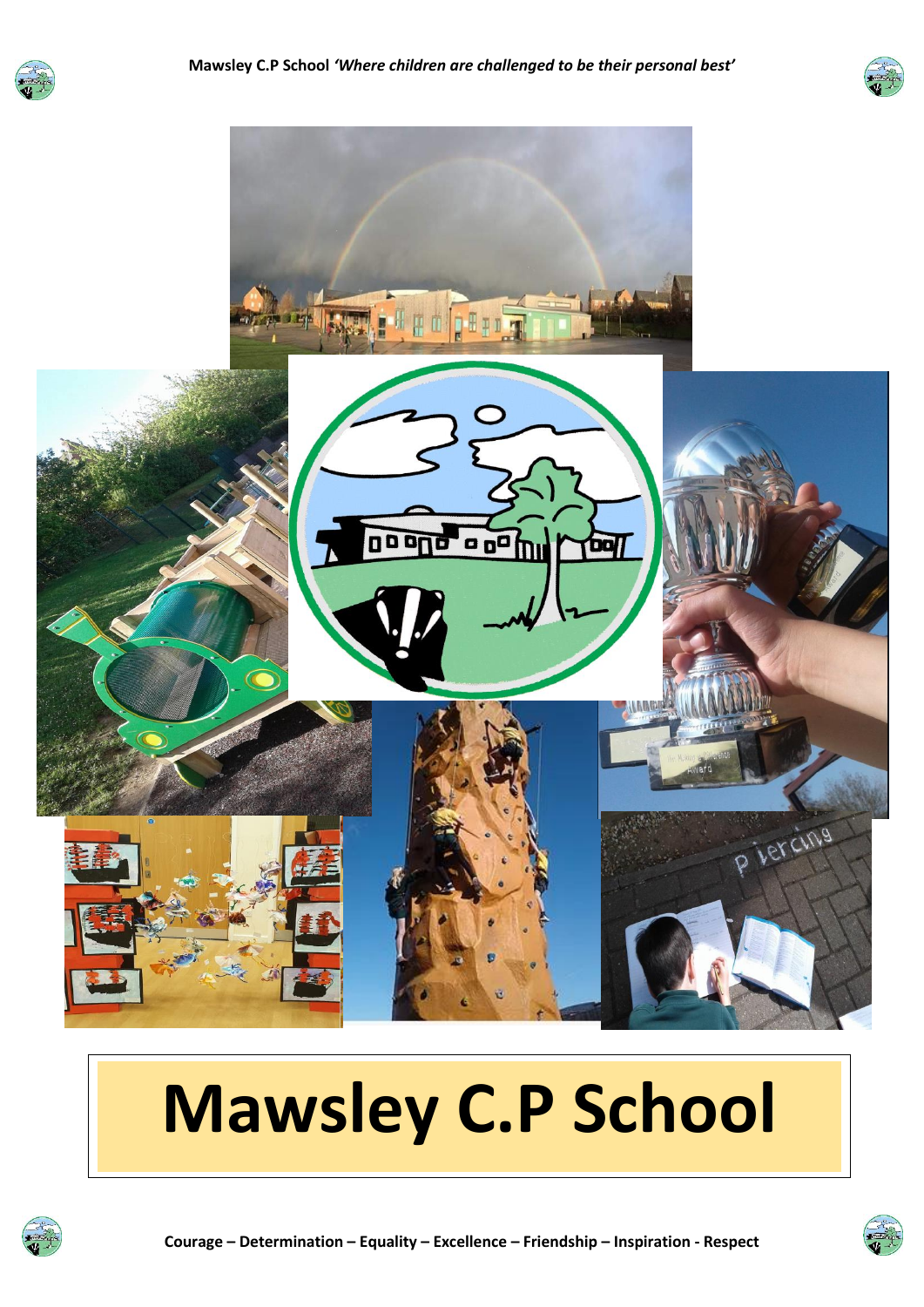



g

### Mawsley C.P School

## *Where children are challenged to be their personal best*

At Mawsley School we promote an ethos where all children are challenged to achieve their personal best. Through the promotion of independence, inquisitiveness and determination children are empowered to want to be the best they can be. Children at Mawsley are entitled to an education where their needs are met and they are provided opportunities to gain the skills to grow into young people who contribute positively to society. Life skills and social skills will be embedded to ensure children are ready to move on.

*All admissions follow the Northamptonshire County Council Admissions Procedures for Rural Community Schools, as set out in the "Applying for a Primary School Place in Northamptonshire – Information for Parents".* 

#### **At Mawsley C.P School we aim:**

- To provide a stimulating, challenging and inclusive curriculum working to achieve the highest standards in all we undertake.
- To promote good role models in the pursuit of spiritual, social, cultural and moral values.
- To establish an atmosphere of praise and encouragement for children and adults.
- To develop a sense of partnership and community between children, parents, staff and governors and members of the wider community.
- To provide opportunities to develop cultural awareness.
- To help our children use technology confidently and prepare children for what lies ahead in the next stage of their learning journey through life.

At Mawsley Primary School we work to develop each child as an individual not only academically but also in their personal development. Excellent behaviour and attitudes are very important to us.

To help with this aspect of our work we have taken on the values of **courage, determination, friendship, equality, excellence, inspiration** and **respect** in all we do, as a legacy of our school Olympic Project in 2012. Around the school these values are seen in each classroom and in our school hall.

Children who show these values each day at school are praised and at the end of each of our three terms one child from each class is rewarded with a badge or wristband which celebrates the value they have demonstrated

We hope that children who have been awarded these badges and wristbands will wear them each day and continue to be good role models for others.

These values are also recognised for behaviour outside of the classroom. Every member of staff carries coloured stickers linked to the values and award them to children who demonstrate behaviours they feel represent these values such as holding the door open, supporting a friend at playtime or trying to improve in a skill.

To support our ethos of every child achieving their personal best every classroom has a personal best display which celebrates a child improving personally. If a child's work is displayed they will receive a personal best postcard to take home to share with their family. This will highlight what improvement has been recognised.

On joining our school every child is placed in learning point team. We have six teams which are named after people our children recognise as Heroes. Each year the children vote for the name of their team meaning that during their time at



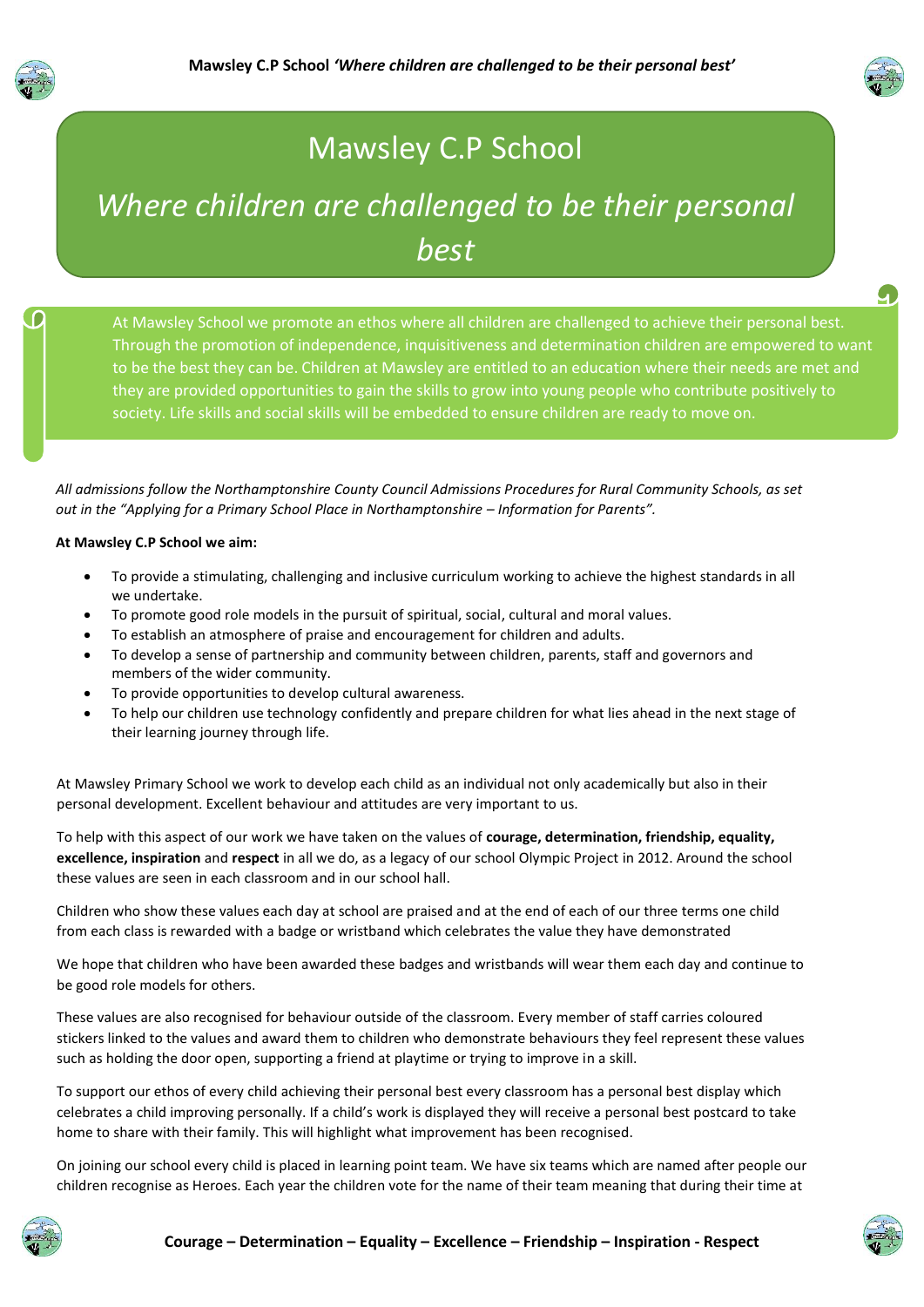



Mawsley they will learn about seven different heroes. Children are awarded learning points in their lessons and these are collected together as a team with the team earning the most learning points at the end of each term receiving a joint reward. As well as learning pints every week one child per class is awarded our Learner of the Week certificate in our celebration assembly which celebrates their efforts on class for that week.

#### **At Mawsley C.P. School children are encouraged to follow our Code of Conduct.**

- Be kind and helpful to children and adults.
- Listen to others and only use words that are thoughtful.
- Take care and show respect for your own property and that of others.
- Help look after our school environment by keeping it clean, safe and tidy.
- Be responsible for your own belongings.
- Think carefully about the choices you make.
- Be calm and quiet when walking around the school.

Our school day is from 8.50a.m. – 3.15p.m. Children may come straight into their classroom between 8.40a.m. - 8.50a.m. The register will be taken at 8.50a.m.

#### **Morning sessions**:

Reception and Key Stage 1 (Y1/2): 8.50a.m. – 11.55a.m. (Break 10.30a.m. – 10.45a.m.)

Years 3 and 4: 8.50a.m. – 12.25p.m. (Break 11.00a.m. – 11.15a.m.)

Years 5 and 6: 8.50a.m. – 12.25p.m. (Break 10.45a.m. – 11.00a.m.)

#### **Afternoon sessions:**

Reception and Key Stage 1: 12.55p.m. – 3.15p.m.

Key Stage 2: 1.15p.m. – 3.15p.m.

**Parental Involvement**

It is a paramount to us that we work in partnership with parents and families. We keep parents well informed of events in school and what is being taught in the classroom through regular school newsletters and updates on our website and facebook page. A weekly newsletter is e-mailed to you or you can collect a hard copy from the school office that indicates key dates you need to be aware of. Weekly we write a feature article which can be found on our website which focuses on a school priority or share learning that has taken place. Every term teachers send home a Curriculum Newsletter informing parents about what is to be taught in each subject.

In the Autumn we offer a drop in parents' evening, no appointment necessary, where you can speak with the classteacher about how your child has settled into their new class. In the Spring and Summer terms we offer 10 minute appointments with classteachers to discuss the progress your child is making and support that could be provided at school and home.

Every year we showcase two subjects to our parents in our 'Journey through….' Evenings. On these evenings, which take place directly afterschool, every class displays work form the selected subject so families can take a journey through this area of the curriculum through every year group.

Throughout the year we offer parent workshops that provide you with more information to support your children in a specified area of learning. These previously have focused on Maths at home, Calculation Strategies, Supporting Spelling, Early Reading and Emotion coaching.



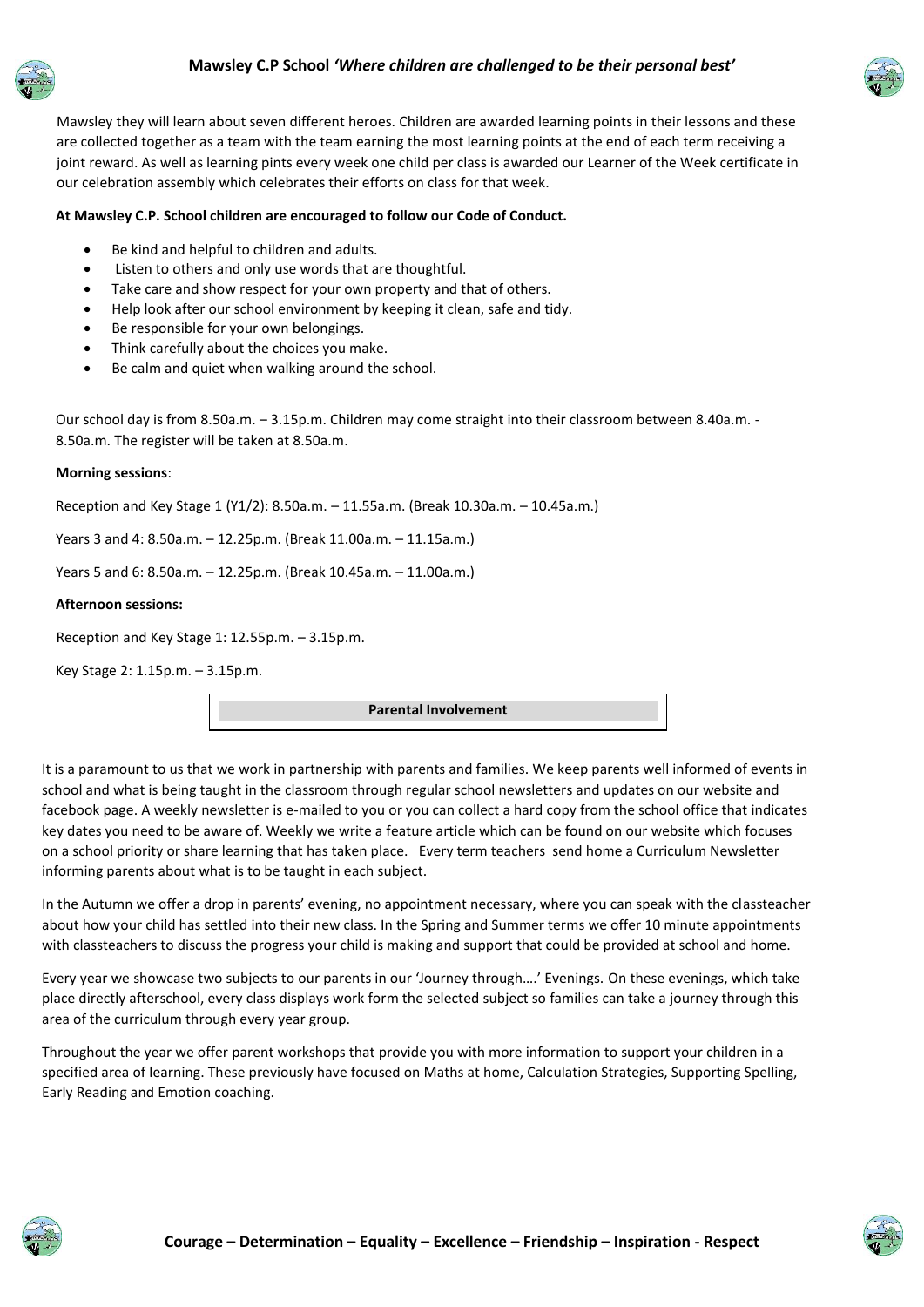





At Mawsley C.P School we offer a curriculum which promotes the ethos that all children are challenged to achieve their personal best. Through the promotion of independence, inquisitiveness and determination children are empowered to want to be the best they can be. Children at Mawsley are entitled to an education where their needs are met and they are provided opportunities to gain the skills to grow into young people who contribute positively to society. Our curriculum is designed to develop life skills and social skills that will be embedded to ensure children are ready to move on.

To support our children's learning, each year group will study a range of topics throughout the school year. We pride ourselves on being a thinking school where the children are encouraged to think out of the box and ask lots of questions. We work very hard to make our topics engaging and innovative and all of our children find them great fun to be involved with. Each of the topics is closely linked with the National [Curriculum](http://www.education.gov.uk/schools/teachingandlearning/curriculum/primary) and ensure that the children leave our school with a solid foundation for further study.

#### **Enrichment at Mawsley**

At Mawsley we strive to provide our children with experiences that will provide them lasting memories long after they have left us and which enrich the curriculum they are studying. Every year group offers children with the opportunity to attend a day trip or learn alongside an expert visitor. We have taken our children to Woburn Safari Park, SnoZone, Rockingham Castle, Newton Field Centre to name but as few as well as having Google, the Fire Brigade and Living History in to work with the children. In Years three and six we offer the children the opportunity to attend a Residential trip. Ur Year three children this year will staying at a Kingswood Centre in Weston Runton, Norfolk for one night and our Year Six children will be staying at Condover Hall, Shropshire for two nights.

There may be occasions when parents are asked to make a voluntary contribution towards the cost of a school trip or a visiting artist, theatre group or musician to enhance the curriculum. Although this is a voluntary contribution we hope as many parents as possible will be able to contribute in order for the activity to go ahead. Parents will be notified if there have not been sufficient contributions to make the activity viable and therefore it has had to be cancelled.

It is school policy to charge for the following activities:

- Residential visits
- Music tuition provided by NCC peripatetic music teachers
- The cost of materials or ingredients needed for practical subjects that may be taken home when finished.

As well as trips out we plan three Community days a year. These change yearly but have included World book day, Careers Day, Grandparents Day, Remembrance Day, Big Write Day and Maths Crystal Maze Day. These days enable us as a Community to become absorbed in a day and join together to learn.

At the end of every year we come together as a community for our Party in the Park. Bbq, ice cream van and picnic blankets galore as we watch our children perform in front of a decorated float linked to the chosen theme of the year. This year we will join in celebrating significant Olympic Games.

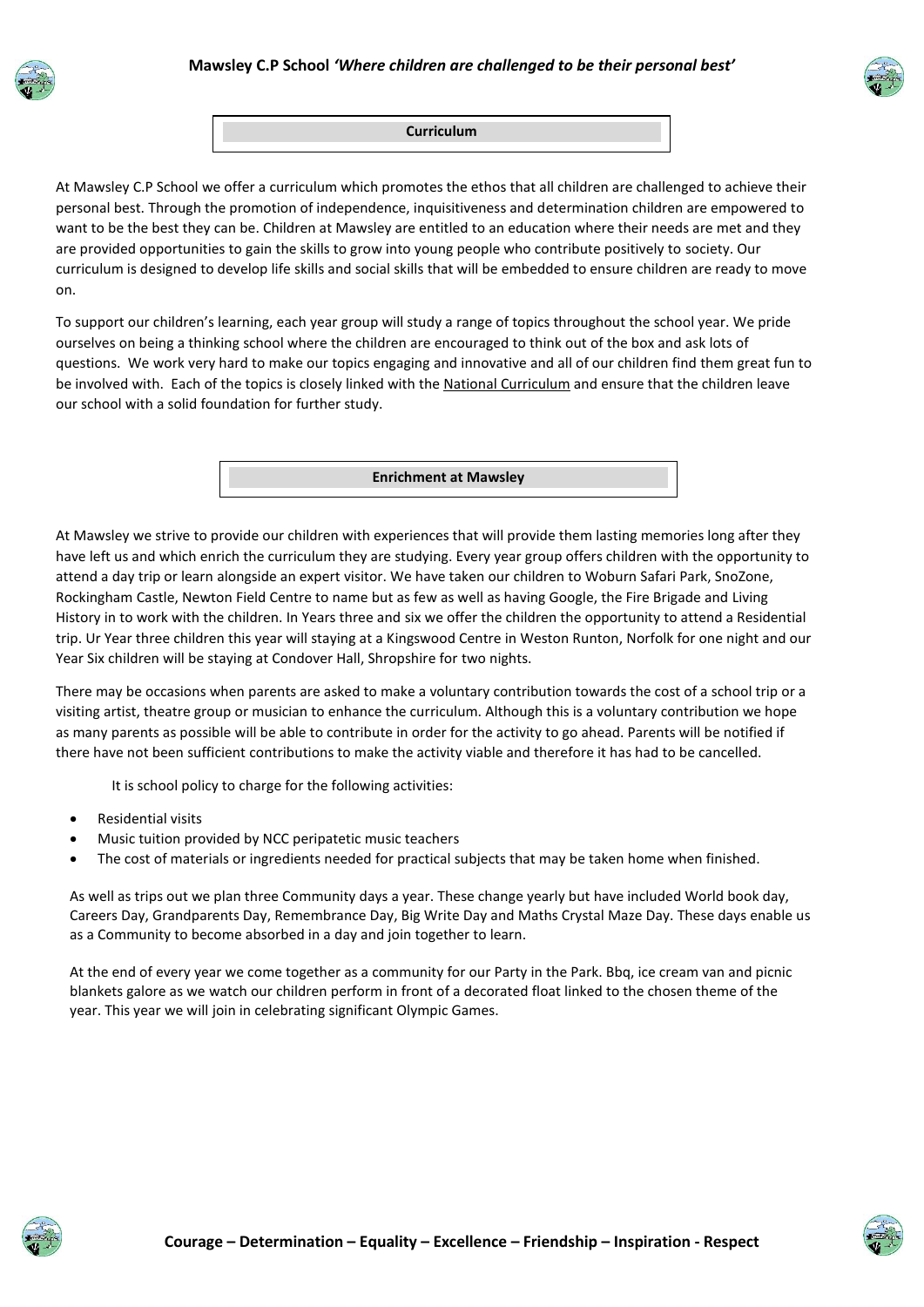



#### **Our School Day**

Parents may bring younger children to their classroom door each morning. After children have settled into their new class they should be encouraged to enter the classroom independently and put their coat, bag and lunchbox away by themselves. If parents need to speak to the teacher at this time please could this take place between 8.40a.m. - 8.50a.m. as teaching will begin at 8.50a.m. If you require a longer discussion with a teacher please make an appointment for a mutually convenient time after 3.15p.m at the office or with the class teacher personally. Older children should also be encouraged to enter the classroom independently, as soon as they feel secure in their new environment at the beginning of each new school year.

At the end of the school day Reception children should be collected from their covered outdoor play area or the Reception door. Children in other classes should be collected from outside their classroom. Teachers will record arrangements concerning how each child will be going home at the beginning of the school year. Parents should inform the school either in writing or by telephone if there is any change to this arrangement. Each day the teacher will record how your child has been collected from school e.g. by parent, family friend, child minder, relation or staying for an after school club.

At the beginning and end of the day there will be pedestrian access to the school site from Scholars Row (our main entrance) and from the gate in School Road. During the school day the gate on School Road will be kept locked. Entry for visitors and deliveries during the school day will only be from Scholars Row.

Parents dropping children off and collecting children by car are asked to park in the area surrounding the school with due thought to surrounding residents and the safety of children. Parents should not use the school car park to drop off or collect children at the start or end of the school day. To avoid congestion near the school at busy times parents are asked to park away from the school, if possible, and walk to the site.

As a school that encourages healthy lifestyles we hope that most children and parents will either walk or cycle to and from school.

#### **Before and Afterschool Club**

For parents who require before and afterschool acre we are proud to be able to offer 20 places at our Breakfast Club and 24 places at our Afterschool Club. Our provision is based in our beautiful Cabin located next to our school field. The children access the school facilities as well as taking part in a variety of planned activities and games. The club is run by school staff and is open for breakfast from 7.45am to 8.40am at a cost of £4 a session and afterschool from 3.15pm to 6pm at a cost of £10 a session.



Parents can choose either to send their child to school with a packed lunch or order a hot meal from Kingswood Catering who deliver meals to the school each day. All children will eat their lunch in the school hall.

#### **Packed Lunches**

Parents are asked to provide their child/children with a healthy nutritious packed lunch. A drink of squash, water or a carton drink should also be provided. No fizzy drinks or glass bottles please. The packed lunch should be sent in a plastic box, which clearly shows the child's name.

An ideal packed lunch may include:

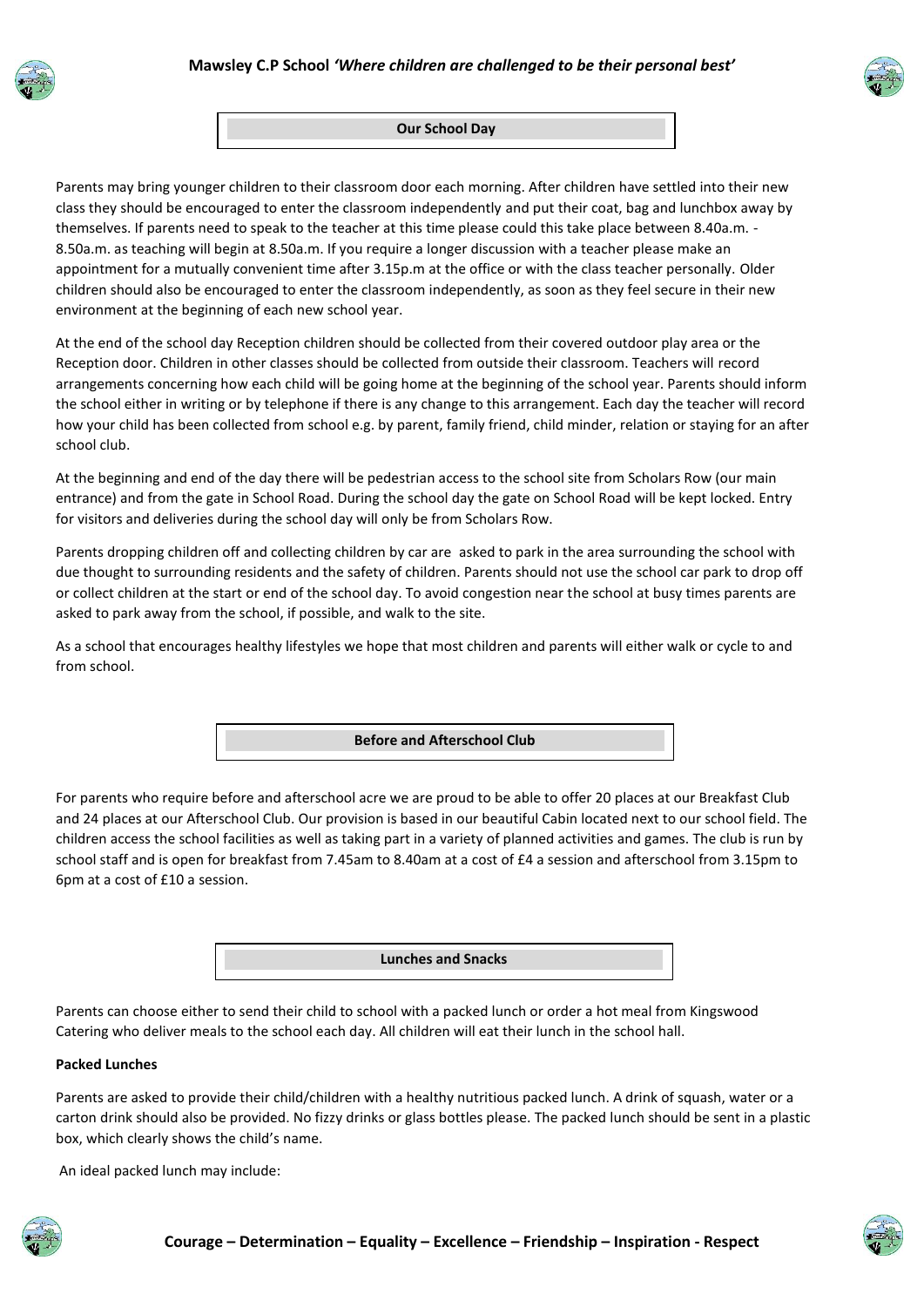



- Varied sandwiches
- Fruit and vegetables
- Salad
- Drink (not fizzy)
- Cereal bar/yoghurt/low fat snack

#### **School Meals**

Every child in Key Stage 1 is currently entitled to a free school meal. For children in Key Stage 2 the cost of a meal will be £2.30 per day. Kingswood provide parents with a three week menu of healthy balanced meals. There is a choice of a hot main meal (with vegetarian alternative), packed lunch, jacket potato and a 'pasta pot'. Meals should be ordered directly through Kingswood Catering – [www.kingswoodcatering.co.uk.](http://www.kingswoodcatering.co.uk/) Meals need to be booked by the Wednesday for meals required for the following Monday. If you have any questions or concerns please speak to a member of the school office or Kingswood Catering on 01536 201203 (between 9.00am and 2.30pm).

Please discuss your child's likes and dislikes to ensure they do not come to school with food that they do not want to eat. It is essential that each child eats well during the school day to maintain concentration and energy levels.

Parents who receive Income Support, Child Tax Credit (with no element of Working Tax Credit and a household income below £16,190), Income based Job Seekers Allowance, Child Tax Credit, National Asylum Seekers Support, Guarantee Element of State Pension Credit or Income Related Employment and Support Allowance are eligible for free school meals. You can apply for free school meals online at [www.northamptonshire.gov.uk/freeschoolmeals](http://www.northamptonshire.gov.uk/freeschoolmeals) or call 01604 366656 to request an application form by post.

Alternatively, parents may take their children home for lunch if a written request has been received by the school.

#### **Snacks**

Children in Reception and Key Stage 1 (Years 1 and 2) will be provided with a piece of fruit each day through the National Fruit Scheme for Schools. They will be able to eat their fruit at morning break. Parents of children in Reception can opt into an additional weekly snack for a contribution of £1 a week. The children have the chance to try a range of foods and share this social time with their friends.

Children in Key Stage 2 may also bring fruit from home to eat at morning break e.g. apple, banana, grapes, strawberries, raisins/sultanas in a named small plastic container.

All children will have access to water during the day. Each child is asked to bring either bottled water to school each day or to provide a named plastic water bottle that can be filled each day at school.

#### **School Uniform**

Our school uniform is supplied by KarlSports. KarlSports have a shop in Kettering where you can purchase the uniform or it can be ordered on online.

Our school uniform consists of:

School bottle green sweatshirt or cardigan (with school logo),

School yellow/green polo shirt (with school logo),

Grey trousers or grey skirt or grey pinafore

Yellow/Green striped or checked dress (in warmer weather)

School bottle green fleece or waterproof jacket (optional)

White or grey or bottle green socks or tights

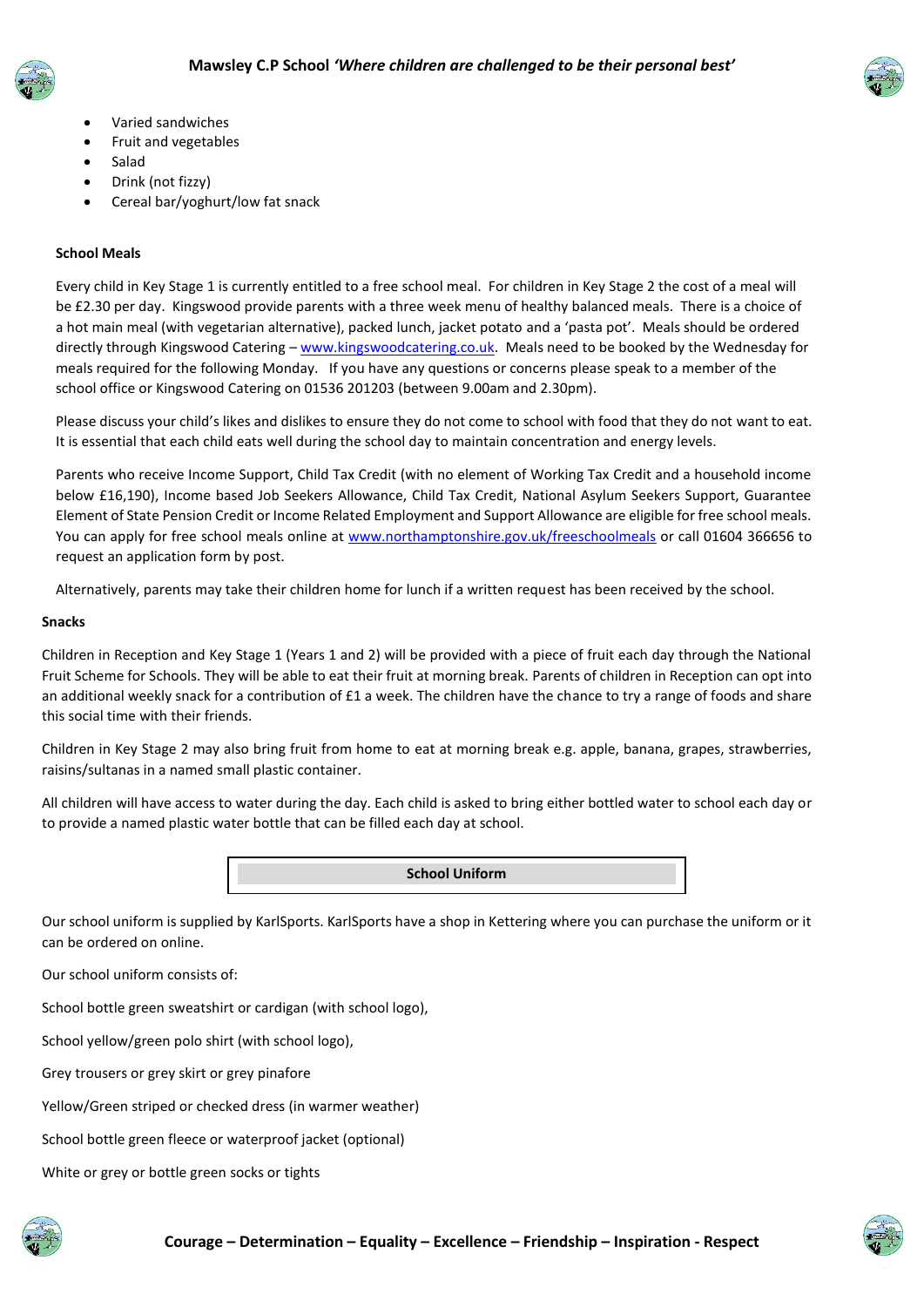



#### Black shoes

Please make sure your child has a warm coat or jacket for playtime in colder weather.

**Please ensure all items of school clothing are named.**

#### **P.E. Kit**

PE t-shirt (with school logo)

Black shorts

Black plimsolls or trainers

Black tracksuit bottoms for when the weather is cold

Green hoody with school logo or plain green/black jumper

Please ensure that all items of children's clothing are clearly marked with their name.

Please encourage your child to look smart and tidy for school.

We will discourage children from wearing:

- unsuitable clothing
- unsuitable footwear
- jewellery (except a watch)
- children with pierced ears should only wear studs, which must be removed for PE.

**Absence**

Attendance is openly discussed with our children and parents. Children who maintain good attendance or improve attendance are awarded a values sticker and are entered into a prize raffle. If your child is unable to attend school please phone the school after 8.30a.m. on the first day of absence on 01536 799182. This should be followed up by a written note to the class teacher when your child returns to school.

**Friends of Mawsley**

Our Parents Association is called the Friends of Mawsley School. It is open to all parents and carers of a child at our school. The Friends of Mawsley School are led by a wonderful group of committee members who are always looking for new volunteers.

The Friends work to raise additional funds for the school and to organise social occasions for our children through activities such as our Christmas Fayre and Children's Christmas Disco.

The Friends of Mawsley School work in partnership with the staff and governors. Their work to benefit the school is much appreciated. They have helped to provide a variety of playground equipment to make playtimes more fun for the children, a significant contribution for our Cabin and laptops.